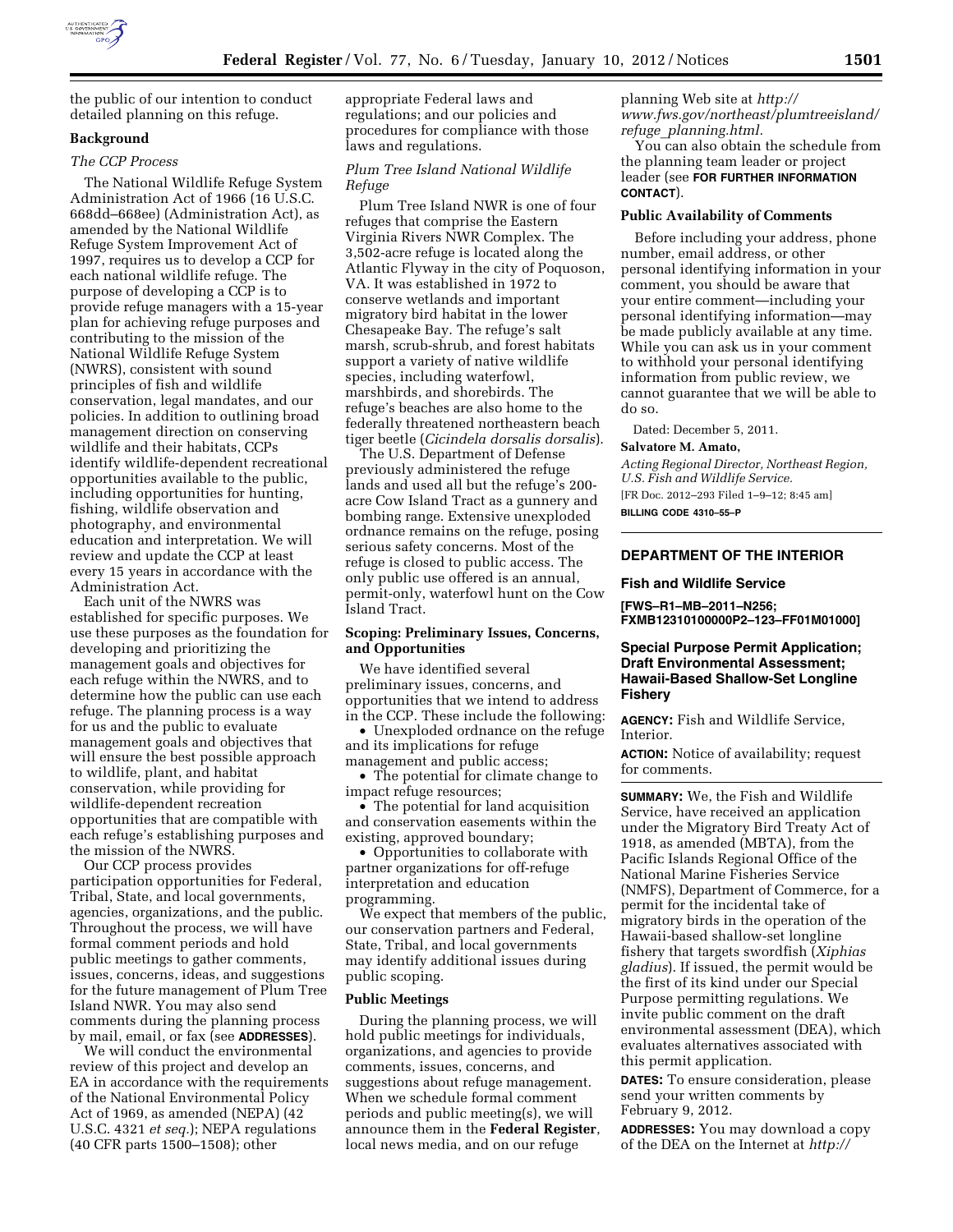*[www.fws.gov/pacific/migratorybirds/](http://www.fws.gov/pacific/migratorybirds/nepa.html) [nepa.html](http://www.fws.gov/pacific/migratorybirds/nepa.html)*. Alternatively, you may use one of the methods below to request a hard copy or a CD–ROM. Please specify the ''DEA for the NMFS MBTA Permit'' on all correspondence.

*Submitting Comments:* You may submit comments or requests for copies or more information by one of the following methods.

• *Email: pacific*\_*[birds@fws.gov](mailto:pacific_birds@fws.gov)*. Include ''DEA for the NMFS MBTA Permit'' in the subject line of the message.

• *U.S. Mail:* Please address written comments to Michael Green, Acting Chief, Division of Migratory Birds and Habitat Programs, Pacific Region, U.S. Fish and Wildlife Service, 911 NE 11th Ave., Portland, OR 97232.

• *Fax:* Michael Green, Acting Chief, Division of Migratory Birds and Habitat Programs, (503) 231–2019; Attn.: DEA for the NMFS MBTA Permit.

#### **FOR FURTHER INFORMATION CONTACT:**

Michael Green, Acting Chief, Division of Migratory Birds and Habitat Programs, Pacific Region, U.S. Fish and Wildlife Service, (503) 231–2019 (phone); *pacific*\_*[birds@fws.gov](mailto:pacific_birds@fws.gov)* (email, include ''DEA for the NMFS MBTA Permit'' in the subject line of the message). If you use a telecommunications device for the deaf (TDD), please call the Federal Information Relay Service (FIRS) at (800) 877–8339.

### **SUPPLEMENTARY INFORMATION:**

### **Introduction**

The U.S. Fish and Wildlife Service (Service) has received an application from NMFS for a special purpose permit under the Migratory Bird Treaty Act of 1918 (16 U.S.C. 703–711) (MBTA). The permit, if issued, would authorize incidental take of migratory birds, principally two species of albatross, by NMFS in its regulation of the shallowset longline fishery based in Hawaii. This fishery targets swordfish and operates on the high seas and within the United States Exclusive Economic Zone (EEZ). The migratory birds incidentally taken in the fishery are predominantly Laysan and Black-footed Albatross (*Phoebastria immutabilis* and *P. nigripes*). One individual each of Sooty Shearwater (*Puffinus griseus*) and Northern Fulmar (*Fulmarus glacialis*) have been reported taken in the fishery. The endangered Short-tailed Albatross (*Phoaebastria albatrus*) occurs in the area where the fishery operates and has been observed from Hawaii-based longline fishing vessels, but no take of this species has been reported. Consultation under section 7(a)(2) of the Endangered Species Act is in progress to assess the impacts of this fishery on the Short-tailed Albatross.

The Draft Environmental Assessment (DEA) analyzes the alternatives associated with this permit application in light of our permitting regulations in the Code of Federal Regulations (CFR) in 50 CFR 21.27 under the MBTA. If we issue the permit at issue in this environmental assessment, it will be the first permit under these regulations issued to authorize incidental take of migratory birds by an agency regulating a commercial, non-conservation activity.

## **Background**

Regulations under the MBTA allow the Service to issue permits to take migratory birds for various reasons, such as depredation and scientific collecting. One of those regulations, 50 CFR 21.27, allows the Service to issue special purpose permits in circumstances not addressed by specific permit regulations. An application for a special purpose permit must meet the general permitting conditions set forth in 50 CFR 13 and make a ''sufficient showing'' of:

• Benefit to the migratory bird resources,

• Important research reasons,

• Reasons of human concern for individual birds, or

• Other compelling justification.

We will issue a special purpose permit only if we determine that the take is compatible with the conservation intent of the MBTA. Standard conditions for permit issuance include those described in 50 CFR 13.21(e) and 21.27(c).

The Hawaii-based longline fishery that targets swordfish is a pelagic or open-ocean fishery that began in the late-1980s and has since been managed under the Fishery Management Plan for the Pelagic Fisheries of the Western Pacific Region. Shallow-set longlining consists of deploying a mainline 18 to 60 nautical miles in length with floats at 360-meter (m) intervals. The mainline depth is 25 to 75 m. About four branchlines, 10 to 20 m in length, with baited hooks and artificial light sticks to attract swordfish, are suspended between floats, for a total of approximately 700 to 1,000 hooks per deployment. The line is deployed, or ''set,'' after sunset, left in the water overnight, and retrieved, or ''hauled,'' in the morning. Seabirds, as well as sea turtles and other non-target species, can be killed or injured during either deployment or retrieval of the lines, when they are unintentionally hooked or entangled in fishing gear.

The shallow-set sector of the Hawaiibased longline fishery operates under NMFS regulations requiring the use of measures to avoid and minimize the injury and death of seabirds (67 FR 34408, 69 FR 17329, 70 FR 75075). These regulations were in place when the fishery was reopened in 2004 following a court-ordered closure in 2001 that addressed concerns about endangered sea turtles. Between 2004 and 2010, the fishery has taken (killed or injured) an estimated total of 332 Laysan and 118 Black-footed albatrosses, an annual average of roughly 55 and 20 birds of each species, respectively. These levels of take are expected to continue, and are not thought to pose a risk of populationlevel impacts or change in conservation status for either species.

The Pacific Islands Regional Office of NMFS manages and regulates this fishery under the Fishery Management Plan, which was developed by the Western Pacific Regional Fishery Management Council and approved by the Secretary of Commerce, in accordance with the Magnuson-Stevens Act (16 U.S.C. 1801 *et seq.*) (MSA). Under the MSA, Fishery Councils are vested with the authority to propose amendments to Fishery Management Plans. NMFS may approve or partially approve proposed amendments; approvals are codified as Federal regulations. In 2010, regulations went into effect to implement an amendment that removed the restriction on fishing effort (annual number of sets) in this fishery that had been in place since 2004. Because fishing effort never reached the limit that has now been removed, and effort is increasing only slowly, NMFS anticipates that total effort in the fishery will not increase substantially between 2011 and 2014, the period that would be covered by a permit under the MBTA.

### **Applicant's Proposal**

NMFS proposes to continue operation of the shallow-set fishery under current regulations that require the use of measures to avoid and minimize take of migratory birds. In addition to continued implementation of these regulations, NMFS proposes to analyze the high proportion of the total observed take in this fishery that occurs as injured birds. Specifically, NMFS would examine the role of untended or ''lazy'' lines, offal discards, and other practices in making hooks and gear available to seabirds and possibly attracting and habituating seabirds to longline vessels, especially during gear retrieval. The results of these assessments would be reported to the Service, and reports